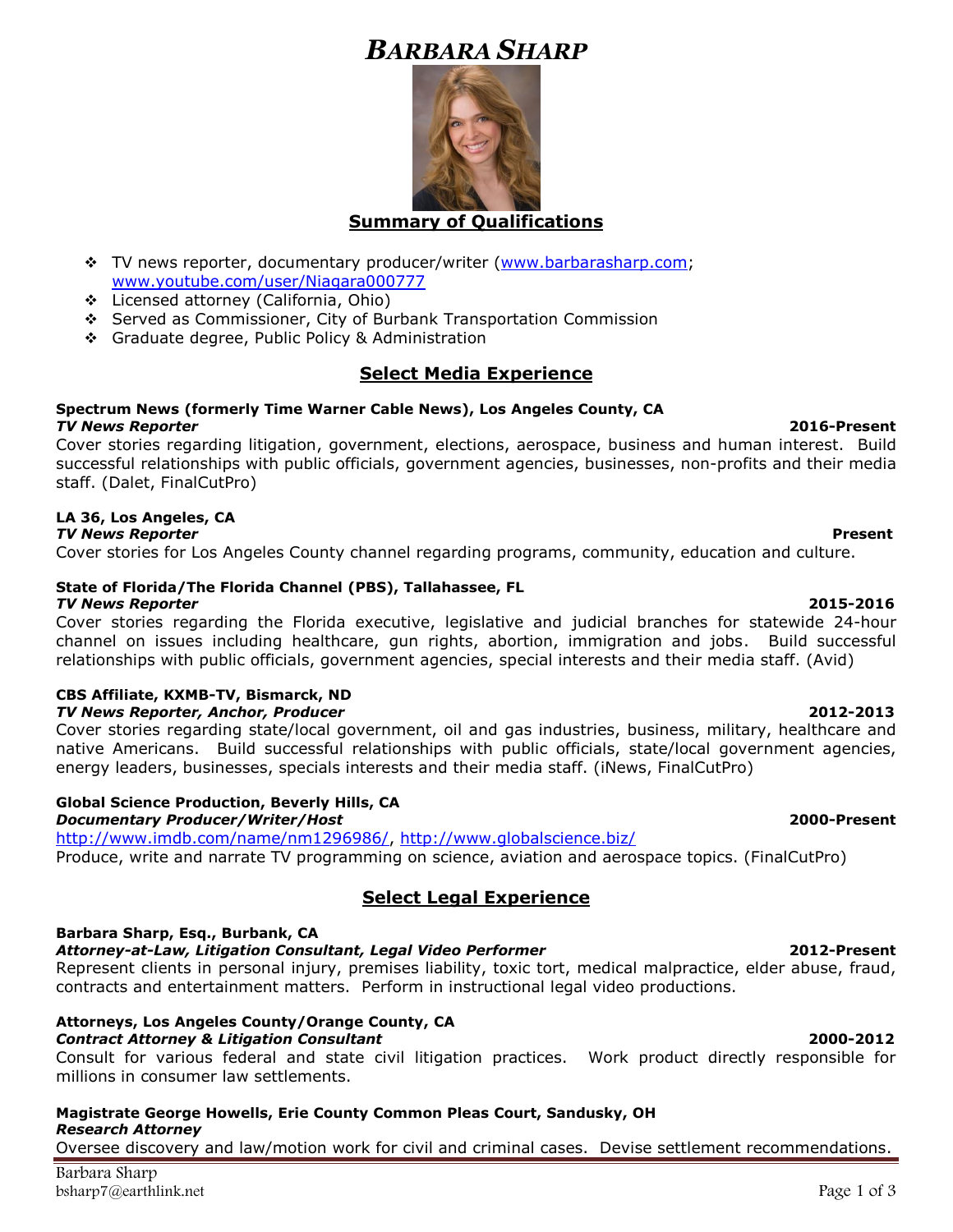# **First Energy–Davis-Besse Nuclear Power Station, Toledo, OH**

### *Senior Special Programs Coordinator*

Write VP's presentations to Nuclear Regulatory Commission. Produce, write and host daily nuclear plant news show. Honored with unprecedented award for outstanding outage support work.

#### **The Autism Channel, West Palm Beach, FL** *TV News Reporter*

Cover stories concerning autism in the areas of medical research, social issues and worldwide events for international, streaming Internet audience.

### **KBAK (CBS)/KBFX (Fox), Bakersfield, CA**  *TV News Investigations, Assistant*

Investigate tip line stories. Utilize law background, including legal research skills, as needed for investigative stories and as requested by producers/reporters. Cleared 30-day+ viewer tip line backlog within four days. ENPS experience. (Short-term project/internship)

# **The Affiliates, Los Angeles, CA**

*Contract Legal Assistant* Provide legal services for entertainment clients, including Paramount Pictures and Fox Sports.

# **U.S. Department of Education, Washington, D.C.:** *White House Liaison Office/Regional Office Intern*

Summarize Congressional hearings on issues impacting education; rate resumes for Department appointments; travel to Boston office to assist regional Director; attend education-related White House functions.

**National Religious Broadcasters, Morristown, NJ:** *Media/Public Relations Intern*

Write press releases; manage convention press room.

**International Media Service, Washington, D.C.:** *News Assistant Intern*

# **Education**

# **University of Toledo, College of Law -** *Juris* **Doctor**

Jurisprudence Award for Trial Practice; First Energy Corporation Full Tuition Recipient

# **Northwestern University – Master's Degree**

Public Policy & Administration Nominated/selected as a School of Continuing Studies' Student Ambassador

# **Liberty University – Bachelor of Science**

Major: Political Science; Minor: Broadcast Writing and Performing Awarded U.S. Department of Education internship, Washington, D.C.; Cheerleading Scholarship

# **University of Toledo, College of Arts & Sciences**

Major: Theatre Performance (degree pending) International Exchange/Sister City Study Grant Recipient; Ambassador-Performer with Touring Troupe to Hungary and Poland

# **Memberships/Activities (past & present)**

State Bar of Ohio, Licensed State Bar of California, Licensed U.S. District Court, Northern District of Ohio, Licensed Consumer Attorneys Association of Los Angeles (CAALA), Member City of Burbank Transportation Commission, Commissioner The Autism Channel, West Palm Beach - Volunteer Society of Professional Journalists, Greater L.A. Pro Chapter, Member Radio & Television News Association of Southern California, Member SAG-AFTRA, Member Orange County Fair (CA) - Community Performer (vocalist) Burbank Temporary Aid Center – Volunteer Habitat for Humanity, San Gabriel Valley – Volunteer City of Los Angeles, East Valley Animal Shelter – Volunteer Union Rescue Mission – Volunteer Erie County Humane Society – Volunteer